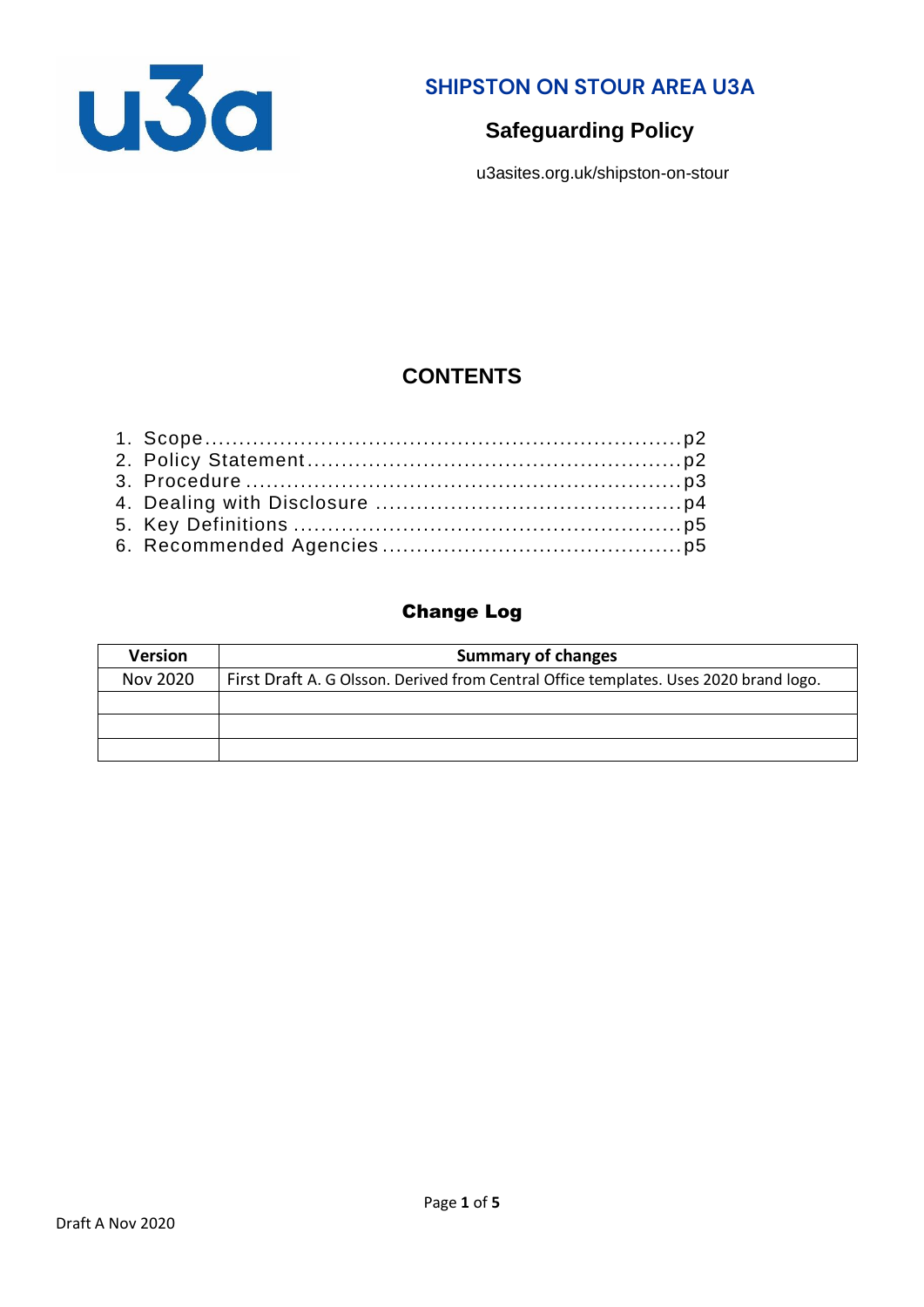# **1. Scope of this Policy**

This policy applies to the running of Shipston on Stour Area U3A ('SOSAU3A'). The policy identifies that SOSAU3A has a legal obligation to safeguard everyone who attends any U3A function and defines what the organisation should do, and importantly, not do in the event of a suspected safeguarding issue. The policy is reviewed on an ongoing basis by the SOSAU3A Executive Committee to ensure that SOSAU3A remains compliant.

# **2. Policy Statement**

This policy and procedure is written to enable the SOSAU3A Committee to address issues where there are safeguarding concerns. Safeguarding includes incidents between members, concerns regarding abuse or neglect that a U3A member may be experiencing outside of the U3A, health related issues or previous or pending criminal convictions.

The SOSAU3A Committee has a duty of care to its members but does not hold any statutory authority. Matters of concern will be reported to the relevant safeguarding authorities and charity regulatory authorities, as appropriate.

SOSAU3A recognises that some people are potentially at risk of abuse and neglect. Where abuse or neglect is suspected, SOSAU3A will aim to respond in a prompt and efficient manner to any situation where there is a risk of or perceived risk of harm. SOSAU3A recognises that there are various forms of abuse which can be perpetrated by volunteers, members, relatives, friends and neighbours. SOSAU3A will neither condone nor tolerate any form of abuse or neglect and believes that all people should be able and, where necessary, enabled to live in an environment which is safe and free from harm.

It is not appropriate for SOSAU3A to take the lead role in any Safeguarding Enquiry under Section 42 of the Care Act 2014. Where there are serious concerns regarding abuse or neglect the SOSAU3A Committee will seek advice and support from the Trust, where possible, and will contact the relevant statutory authorities, as needed. SOSAU3A will monitor the implementation of this policy and procedure annually through its Committee.

In following the safeguarding procedure SOSAU3A will strive to uphold the principles that those involved in incidents are entitled to:

- privacy
- be treated with dignity and respect
- lead an independent life and to be enabled to do so
- choose how they live their lives
- the protection of the law
- have their human and civil rights upheld regardless of ethnic origin, gender, sexuality, impairment or disability, age, religious or cultural background.

SOSAU3A will also follow the principles enshrined within the Care Act 2014:

- **Principle 1 – Empowerment** whereby the approach is focused on the individual making their own decision and gaining informed consent, where possible.
- **Principle 2 – Prevention** seeking to take steps to prevent issues from arising or escalating.
- **Principle 3 – Proportionality** responding in a proportionate way to the issue/s being presented.
- **Principle 4 – Protection** seeking to keep the membership safe and protection for those deemed to be at risk.
- **Principle 5 – Partnership** reporting incidents to the relevant statutory bodies and liaising with the Trust.
- **Principle 6 – Accountability** accurate recording of incidents. Reporting incidents, as required, to the Trust and relevant regulatory authorities.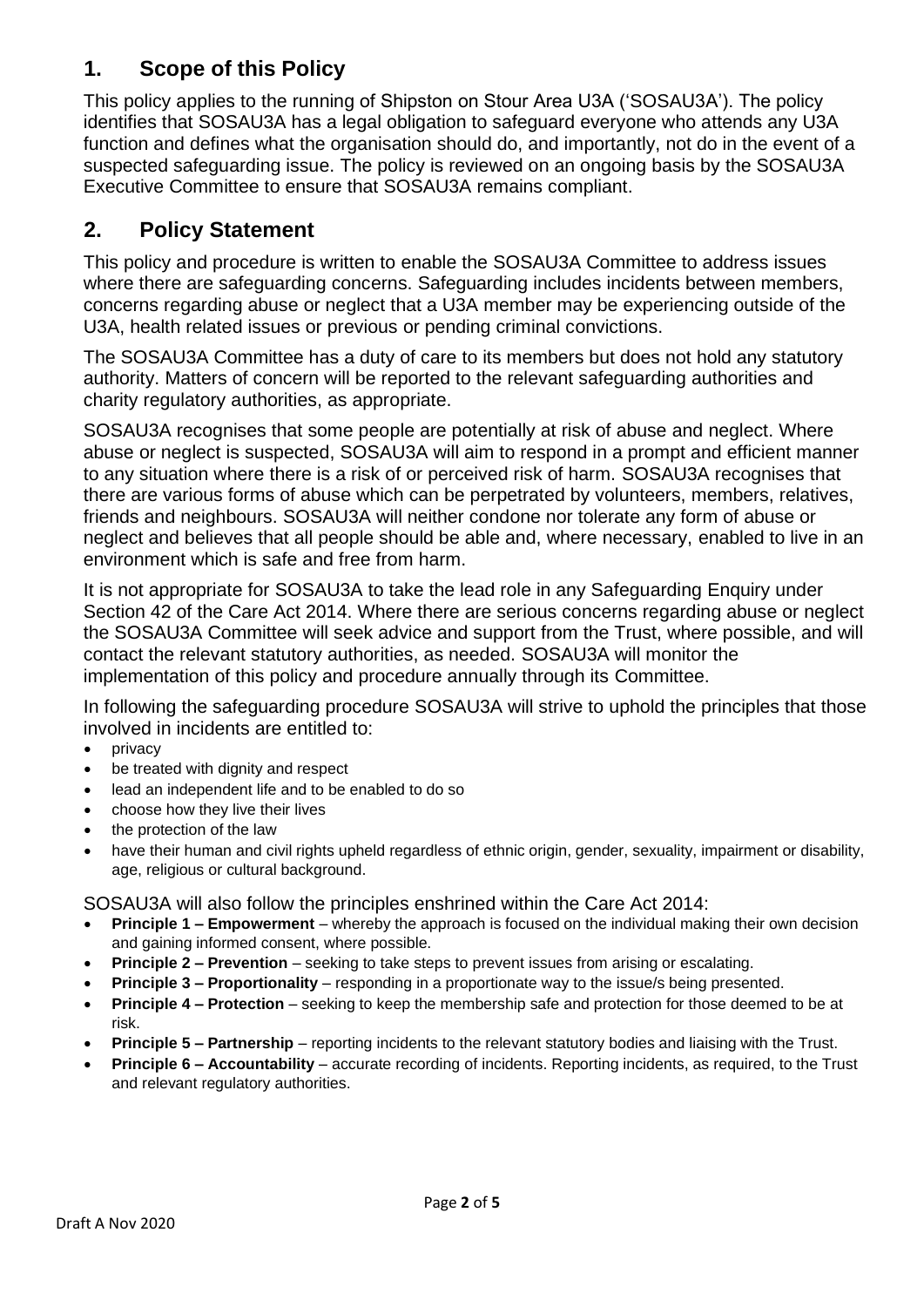## **3. Procedure**

SOSAU3A has a responsibility to ensure that its Committee Members and Group Leaders understand their safeguarding responsibilities.

Depending on the nature of the allegation and the identified risk, SOSAU3A will support the alleged victims and the alleged perpetrators of any abuse as well as any volunteer who becomes aware of an allegation in so far as this does not compromise any safeguarding enquiry or investigation into the allegation or place other adults at risk.

SOSAU3A will make every effort to respect the confidentiality of any information that is disclosed under this policy and procedure, however due to the seriousness of allegations confidentiality is not absolute. Information will be recorded and stored securely in accordance with Data Protection Act 2018 but information may have to be shared, on a 'need-to-know' basis only, to prevent:

- Danger to a person's life
- Danger to a person's health
- Danger to others
- Danger to the community
- or to prevent or to facilitate the investigation of a serious crime

#### **3.1 Courses of action**

- SOSAU3A's approach to safeguarding will include members who exhibit health concerns that could put themselves or others at risk, convictions (previous or pending) that include offences of a sexual or violent nature, inappropriate behaviour exhibited by a member including sexual advances, bullying, aggression or violent behaviour, harassment and/or discrimination. This can include behaviour exhibited face to face as well as electronic communications or via social media platforms.
- Where the Committee becomes aware of a safeguarding concern steps will be taken, as needed, to ensure the safety of adult/s at risk is secured as a first priority. The steps to take to address this will be discussed and agreed between the Executive Officers of the Committee in the first instance. No Committee Member will act in isolation when dealing with a safeguarding concern.
- Where the SOSAU3A Committee becomes aware of a safeguarding concern, the first step will be to gather as much information as possible to assist with the decision as to the next steps. A risk assessment will be developed and recorded as soon as possible after the concern comes to the attention of the Committee. Where it is deemed that the risk is high and immediate action needs to be taken, the Committee will contact the relevant local authorities and – where possible – the Trust for advice and support.
- As far as possible, the adult at risk's wishes will be respected as to whether or not to refer any concerns to the local authority as a Safeguarding Enquiry under Section 42 of the Care Act 2014. However, it may be necessary to override their wishes in the best interests of other adults at risk.
- In developing the risk assessment, the Committee will consider the level of risk and the action that needs to be taken accordingly. Assessment of risk will include:
	- $\circ$  Risk to the individual member
	- o Risk to other members within the U3A
	- $\circ$  Reputational risk for the individual U3A and the U3A movement as a whole
- Where the risk is not deemed to be high but support is needed, SOSAU3A will contact the Trust to discuss the concerns and seek additional assistance in developing the risk assessment. Assistance will always be sought before moving to exclude any member from the U3A on the basis of a safeguarding risk assessment.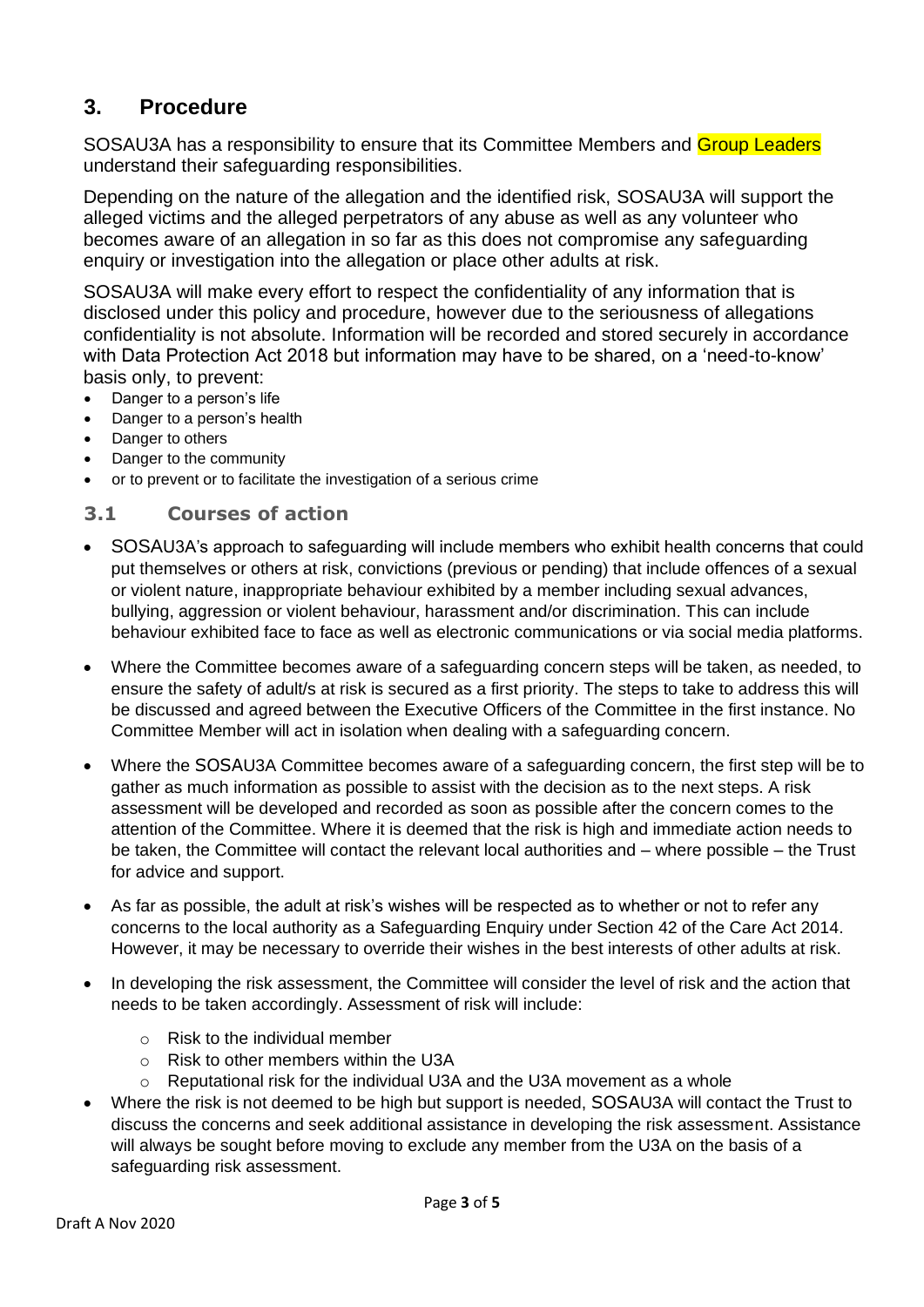- Once the risk assessment is completed, the Committee will decide as to the most appropriate course of action. This could include excluding members from certain groups i.e. groups held in people's homes, requesting that a member attends the U3A with a carer or excluding a member from a group run by a particular group leader.
- Depending on the nature of the allegation it may be necessary to pursue the incident following SOSAU3A's complaints, disciplinary or grievance procedure. Where it is decided that this is the best course of action the matter will not be investigated by any party that was privy to the initial reporting of the incident.
- All actions taken will be recorded. Any records will remain confidential to the Committee unless a prior decision has been taken to share the record with the relevant statutory bodies.

## **4. Dealing with Disclosure**

If someone discloses a safeguarding concern to you:

#### **4.1 Do**

- Stay calm and try not to show shock or disbelief.
- Listen carefully to what they are saying.
- Be sympathetic ("I'm sorry that this has happened to you").
- Be aware of the possibility that medical evidence might be needed.
- Tell the person that:
	- o They did the right thing to tell you
	- o You are treating the information seriously. It was not their fault.
	- o You are going to inform the appropriate person(s).
	- o You will take steps to protect and support them.
- Record and report the disclosure in line with the procedure.

#### **4.2 Do not**

- Press the person for more details; this will be done at a later date.
- Stop someone who is freely recalling significant events (Don't say "hold on, we'll come back to that later"; they may not tell you or anybody else again).
- Promise to keep secrets; you cannot keep this kind of information to yourself.
- Make promises you cannot keep (Such as 'This will never happen to you again').
- Make contact with the alleged abuser unless they are also a U3A member and it is necessary to do so to safeguard other members and/or the alleged abuser.
- Be judgemental.
- Pass on the information other than to those with a legitimate 'need-to-know' under this policy and procedure.

#### **4.3 Record of disclosure**

In your **record of the disclosure** you should aim to:

- Note what people actually said, using their own words and phrases.
- Describe the circumstances in which the disclosure came about.
- Note the setting and anyone else who was there at the time of the disclosure.
- Separate factual information from your own and others' opinions.
- Use pen or biro with black ink so that the report can be photocopied if needed.
- And be aware that your report may be required later as part of a legal action or disciplinary procedure.